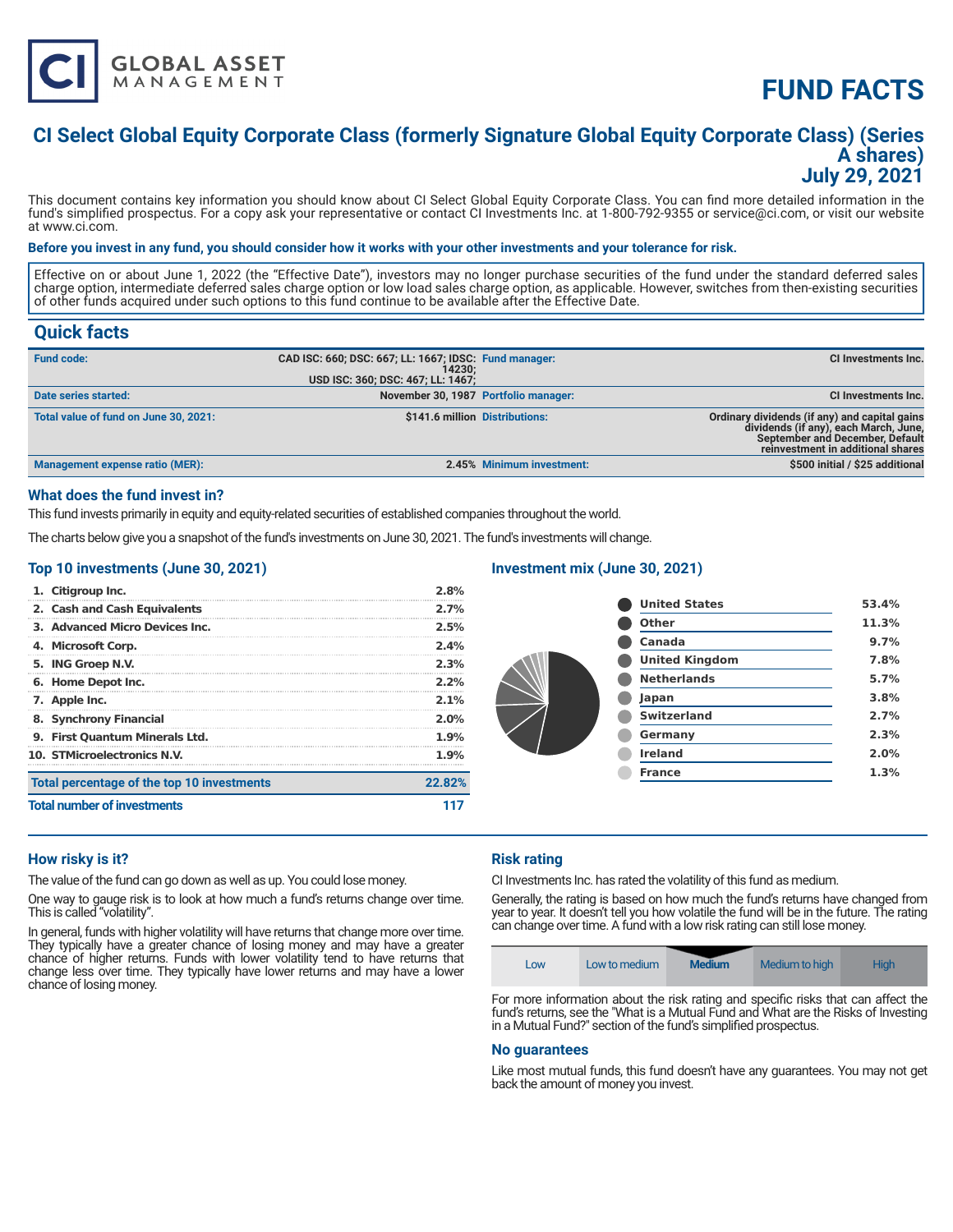### **CI Select Global Equity Corporate Class (formerly Signature Global Equity Corporate Class) (Series A shares)**

#### **How has the fund performed?**

This section tells you how Series A securities of the fund have performed over the past 10 calendar years. Returns are after expenses have been deducted. These expenses reduce the fund's returns.

#### **Year-by-year returns**

This chart shows how Series A securities of the fund performed in each of the past 10 calendar years. This fund series dropped in value in 2 of the last 10 calendar years. The range of returns and change from year to year can help you assess how risky the fund has been in the past. It does not tell you how the fund will perform in the future.



#### **Best and worst 3-month returns**

This table shows the best and worst returns for Series A securities of the fund in a 3- month period over the past 10 calendar years. The best and worst 3-month returns could be higher or lower in the future. Consider how much of a loss you could afford to take in a short period of time.

|                     | <b>Return</b> | 3 months ending | If you invested \$1,000 at the beginning of the period |
|---------------------|---------------|-----------------|--------------------------------------------------------|
| <b>Best return</b>  | 13.2%         | June 30. 2020   | Your investment would be \$1,132.                      |
| <b>Worst return</b> | $-16.0%$      | March 31, 2020  | Vour investment would be \$840.                        |

#### **Average return**

As at June 30, 2021, a person who invested \$1,000 in this series of units of the fund 10 years ago now has \$2,654. This works out to an annual compound return of 10.3%.

#### **Who is this fund for?**

#### **This fund may be suitable for you if you:**

- want a core foreign equity fund for your portfolio
- $\cdot$  are investing for the medium and/or long term  $\cdot$  can telerate medium risk
- can tolerate medium risk

#### **A word about tax**

In general, you'll have to pay income tax on any money you make on a fund. How much you pay depends on the tax laws of where you live and whether you hold the fund in a registered plan, such as a Registered Retirement Savings Plan or a Tax-Free Savings Account.

Keep in mind that if you hold your fund in a non-registered account, fund distributions are included in your taxable income, whether you get them in cash or have them reinvested.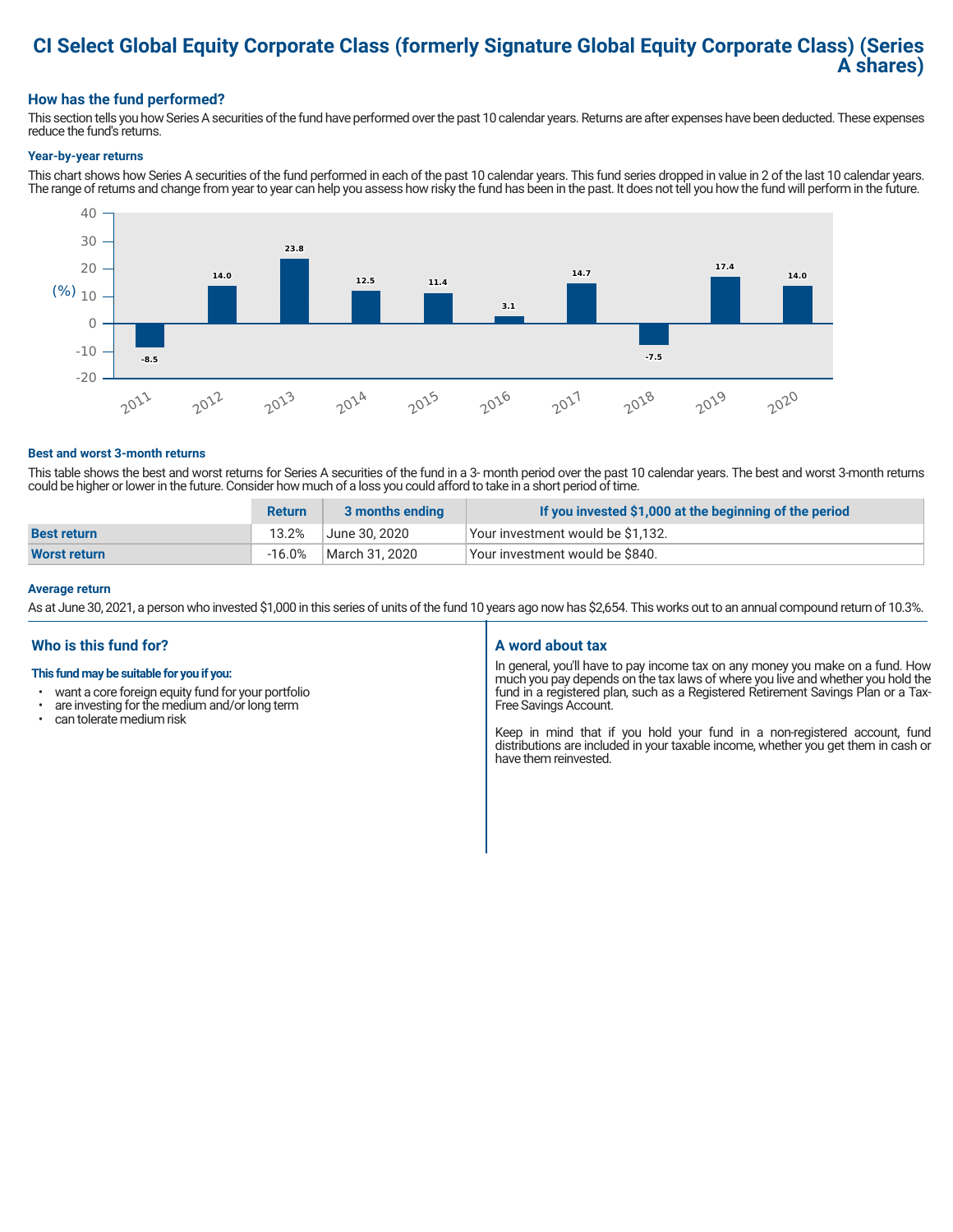## **CI Select Global Equity Corporate Class (formerly Signature Global Equity Corporate Class) (Series A shares)**

#### **How much does it cost?**

The following tables show the fees and expenses you could pay to buy, own and sell Series A securities of the fund. The fees and expenses — including any commissions — can vary among series of a fund and among funds. Higher commissions can influence representatives to recommend one investment over another. Ask about other funds and investments that may be suitable for you at a lower cost.

#### **1. Sales charges**

You may have to choose a sales charge option when you buy Series A securities of the fund. Ask about pros and cons of each option.

| What you pay                           |                                                     | <b>How it works</b>                                                                                                                                                                                                                                                                   |
|----------------------------------------|-----------------------------------------------------|---------------------------------------------------------------------------------------------------------------------------------------------------------------------------------------------------------------------------------------------------------------------------------------|
| in percent $(\%)$                      | in dollars<br>$(\$)$                                |                                                                                                                                                                                                                                                                                       |
| Initial sales charge                   |                                                     |                                                                                                                                                                                                                                                                                       |
| 0 to 5.0% of the amount you buy        | \$0 to<br>\$50.00 on<br>every<br>\$1,000 you<br>pay | You and your representative decide on the rate.<br>The initial sales charge is deducted from the amount you buy. It goes to your representative's firm as a commission.                                                                                                               |
| <b>Standard deferred sales charges</b> |                                                     |                                                                                                                                                                                                                                                                                       |
| If you sell within:                    | \$0 to<br>\$55.00 on                                | The standard deferred sales charge is a set rate and is deducted from the amount you sell based on the initial cost and<br>number of those securities.<br>When you buy the fund, we pay your representative's firm a commission of 5%. Any standard deferred sales charge you pay     |
| 1 year of buying                       | every<br>5.5%<br>\$1.000 of                         | when you sell the fund goes to us.                                                                                                                                                                                                                                                    |
| 2 years of buying                      | original<br>5.0%<br>cost you                        | You can sell up to 10% of your securities each year without paying a standard deferred sales charge subject to certain<br>restrictions ("10% free redemption right"). Your 10% free redemption right is reduced by the equivalent number of securities                                |
| 3 years of buying                      | sell<br>5.0%                                        | you would have received if you had reinvested any cash distributions you received during the calendar year. If you exercised<br>your 10% redemption right and redeem your securities before the standard deferred sales charge schedule has expired, your                             |
| 4 years of buying                      | 4.0%                                                | standard deferred sales charge on a full redemption would be the same as if you had not redeemed securities under your<br>10% free redemption right.                                                                                                                                  |
| 5 years of buying                      | 4.0%                                                | If you hold the fund in a non-registered account, if applicable, you can ask to receive cash distributions which are not<br>$\ddot{\phantom{0}}$<br>subject to standard deferred sales charges.                                                                                       |
| 6 years of buying                      | 3.0%                                                | You can switch between standard deferred sales charge funds at any time without paying this sales charge. The standard                                                                                                                                                                |
| 7 years of buying                      | 2.0%                                                | deferred sales charge schedule will be based on the date you bought securities of the first fund and the rates and duration<br>of such schedule shall continue to apply.                                                                                                              |
| After 7 years                          | 0.0%                                                | Your securities will be converted into the initial sales charge option after the expiry of the standard deferred sales charge<br>schedule if you qualify for CI Prestige (and if available for your securities) and such securities will participate in CI Prestige.                  |
|                                        |                                                     |                                                                                                                                                                                                                                                                                       |
| Intermediate deferred sales charges    |                                                     |                                                                                                                                                                                                                                                                                       |
| If you sell within:                    | \$0 to<br>\$55.00 on<br>every                       | The intermediate deferred sales charge is a set rate and is deducted from the amount you sell based on the initial cost and<br>number of those securities.<br>When you buy the fund, we pay your representative's firm a commission of 4%. Any intermediate deferred sales charge you |
| 1 year of buying                       | 5.5%<br>\$1,000 of<br>original                      | pay when you sell the fund goes to us.<br>You can sell up to 10% of your securities each year without paying an intermediate deferred sales charge subject to certain                                                                                                                 |
| 2 years of buying                      | 5.0%<br>cost you                                    | restrictions. Your 10% free redemption right is reduced by the equivalent number of securities you would have received if                                                                                                                                                             |
| 3 years of buying                      | sell<br>4.5%                                        | you had reinvested any cash distributions you received during the calendar year. If you exercised your 10% redemption right<br>and redeem your securities before the intermediate deferred sales charge schedule has expired, your intermediate deferred                              |
| 4 years of buying                      | 4.0%                                                | sales charge on a full redemption would be the same as if you had not redeemed securities under your 10% free redemption<br>riaht.                                                                                                                                                    |
| 5 years of buying                      | 3.5%                                                | If you hold the fund in a non-registered account, if applicable, you can ask to receive cash distributions which are not<br>subject to intermediate deferred sales charges.                                                                                                           |
| 6 years of buying                      | 3.0%                                                | You can switch between intermediate deferred sales charge funds at any time without paying this sales charge. The<br>intermediate deferred sales charge schedule will be based on the date you bought securities of the first fund and the rates                                      |
| 7 years of buying                      | 1.5%                                                | and duration of such schedule shall continue to apply.                                                                                                                                                                                                                                |
| After 7 years                          | 0.0%                                                | Your securities will be converted into the initial sales charge option after the expiry of the intermediate deferred sales<br>charge schedule if you qualify for CI Prestige (and if available for your securities) and such securities will participate in CI                        |
|                                        |                                                     | Prestige.                                                                                                                                                                                                                                                                             |
| Low-load sales charges                 |                                                     |                                                                                                                                                                                                                                                                                       |
| If you sell within:                    | \$0 to<br>\$30.00 on                                | The low-load sales charge is a set rate and is deducted from the amount you sell based on the initial cost and number of<br>those securities.                                                                                                                                         |
| 1 year of buying                       | every<br>3.0%<br>\$1,000 of                         | When you buy the fund, we pay your representative's firm a commission of up to 2.5%. Any low-load sales charge you pay<br>when you sell the fund goes to us.                                                                                                                          |
| 2 years of buying                      | original<br>2.5%<br>cost you                        | If you hold the fund in a non-registered account, if applicable, you can ask to receive cash distributions which are not<br>subject to low-load sales charges.                                                                                                                        |
| 3 years of buying                      | sell<br>2.0%                                        | You can switch between low-load sales charge funds at any time without paying this sales charge. The low-load sales<br>charge schedule will be based on the date you bought securities of the first fund and the rates and duration of such                                           |
| After 3 years                          | 0.0%                                                | schedule shall continue to apply.<br>Your securities will be converted into the initial sales charge option after the expiry of the low-load sales charge schedule if                                                                                                                 |
|                                        |                                                     | you qualify for CI Prestige (and if available for your securities) and such securities will participate in CI Prestige.                                                                                                                                                               |